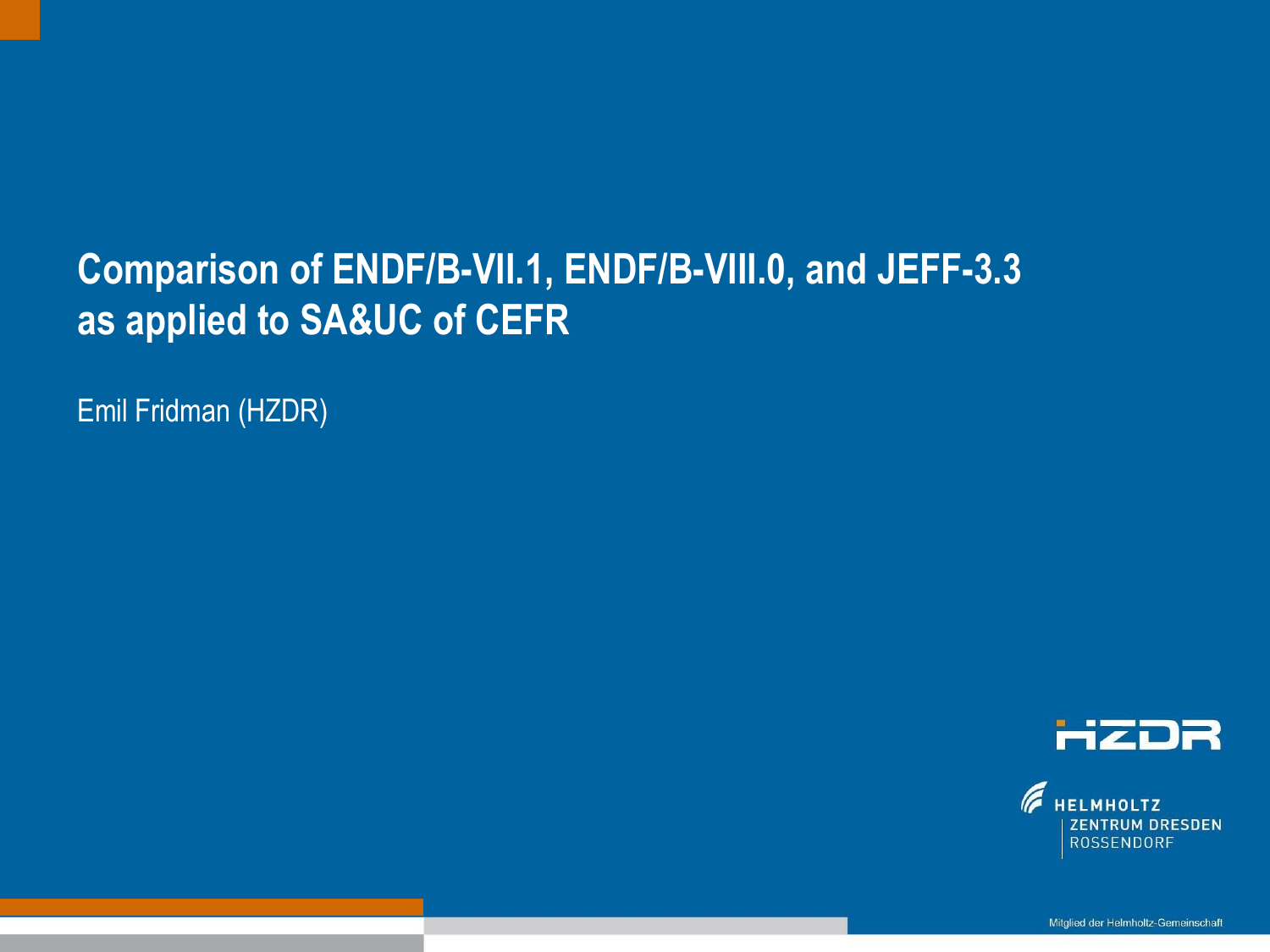# **CEFR overview**

- CEFR China Experimental Fast Reactor
- Located at CIAE near Beijing
- First SFR operated in China
- 65M $W_{th}$  pool-type SFR
- 79 fuel sub-assemblies
- 64.4 wt% enriched UO2 fuel



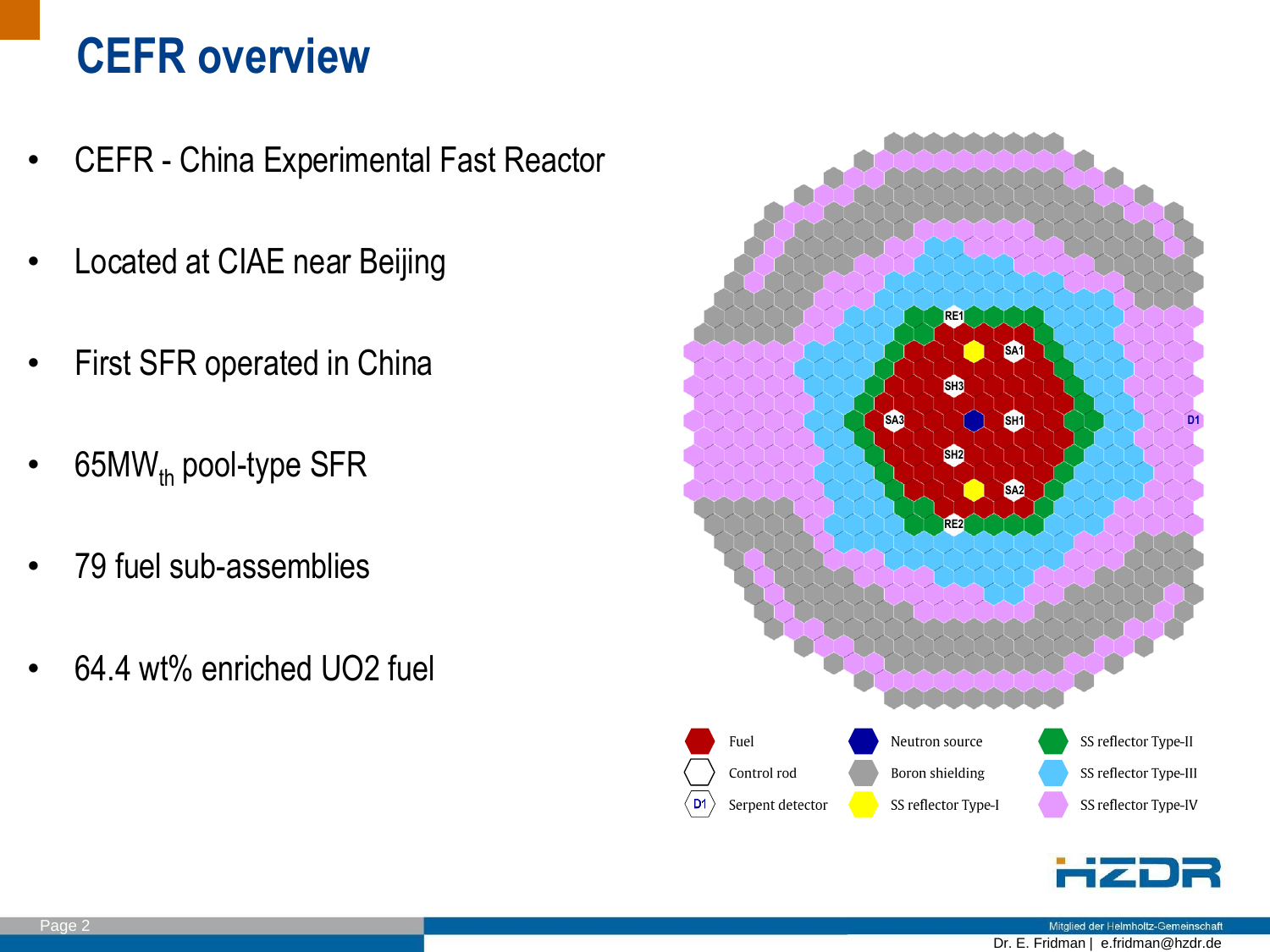# **Methodology**

- Automated SA&UQ calculations
- Sensitivity calculations based on a collision history approach
- Uncertainty quantification using ASCII 24-group covariance data
- Derived with NJOY2016

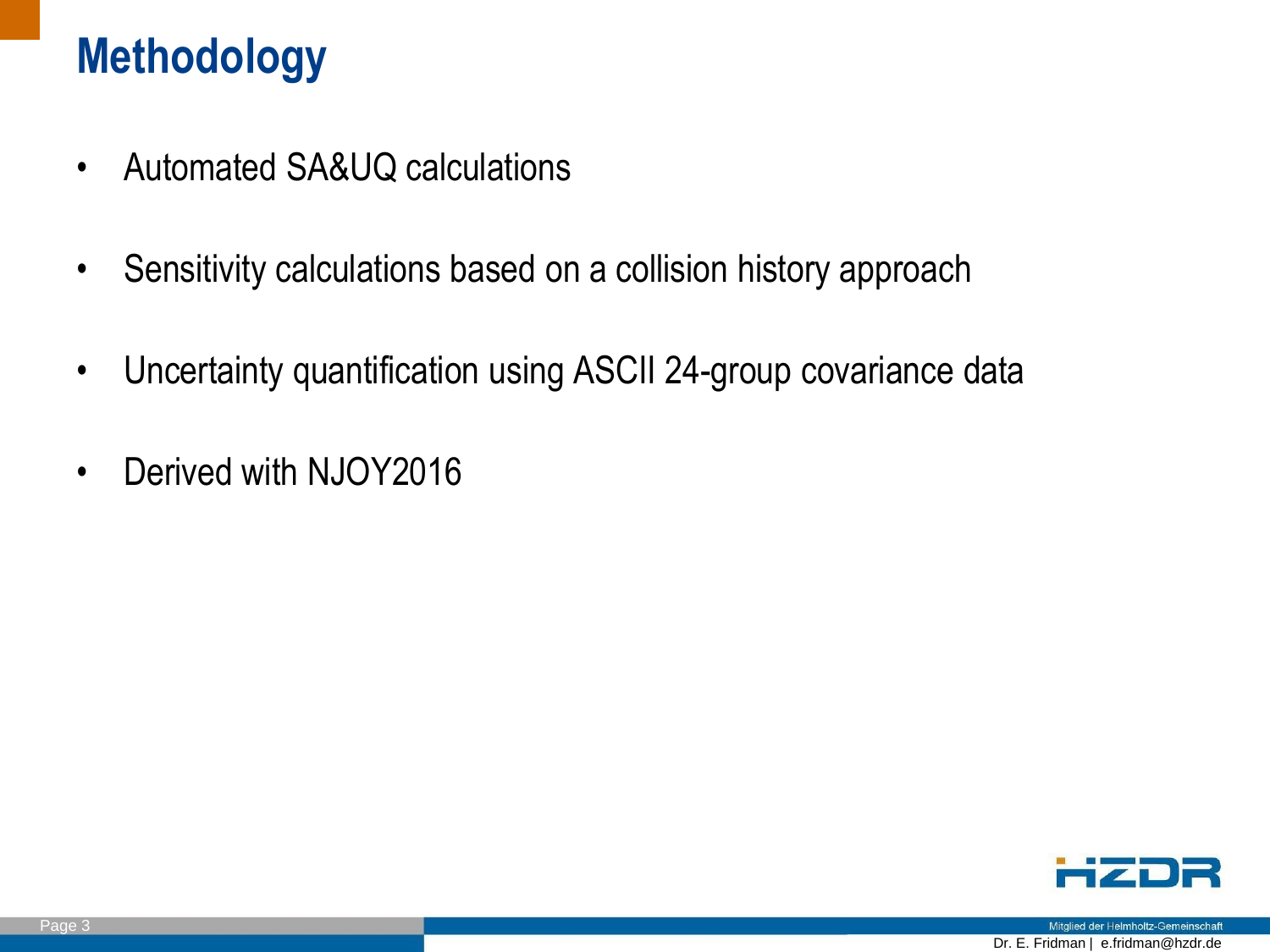#### **Data libraries**

- ENDF/B-VII.1 (December 2011)
- JEFF-3.3 (November 2017)
- ENDF/B-VIII.0 (February 2018)

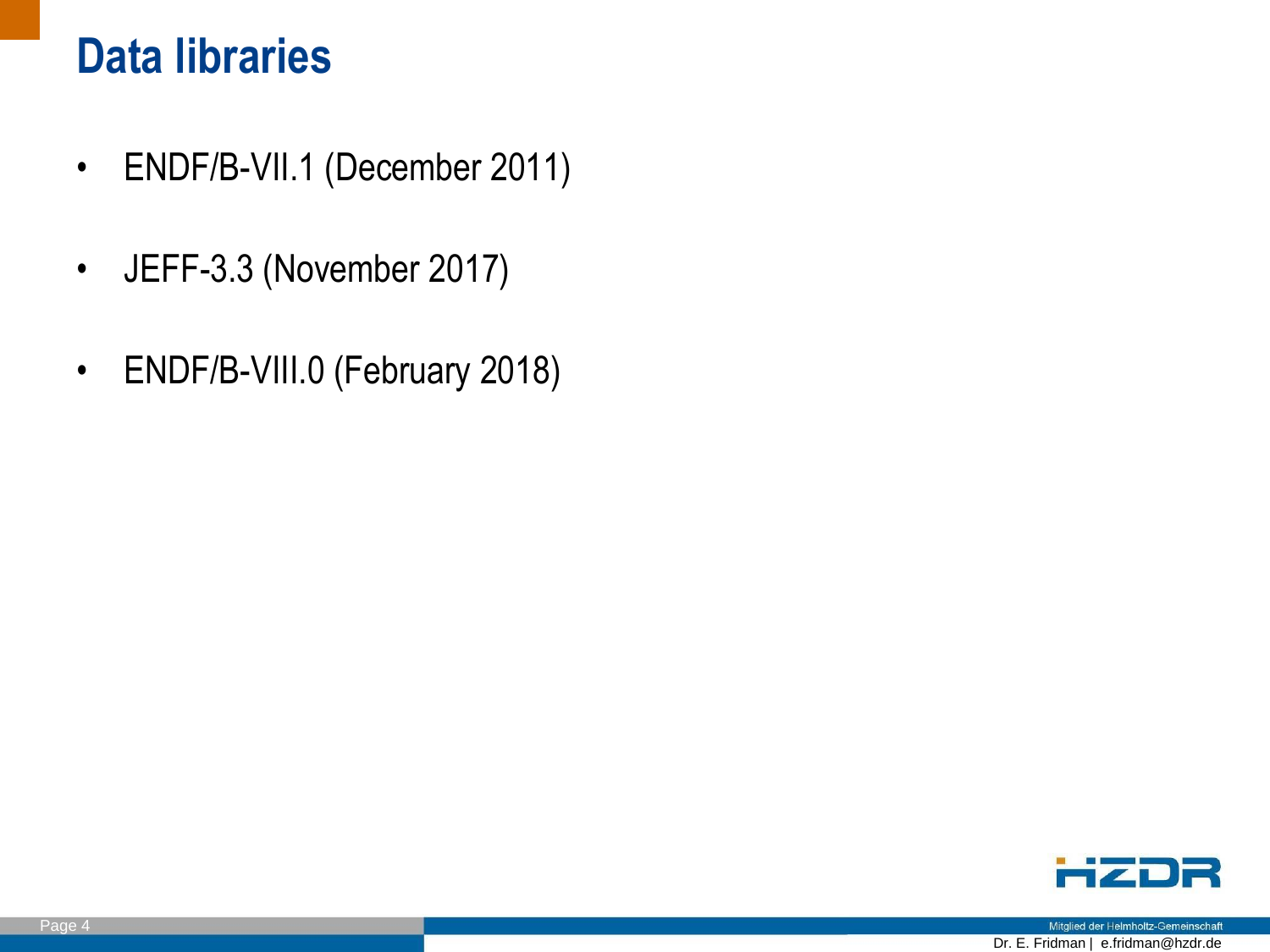# **CIELO isotopes**

- Collaborative International Evaluation Library Organization project
- Launched to generate new evaluations for most important isotopes

| <b>Isotope</b> | CIELO-1 (ENDF/B-VIII.0) | <b>CIELO-2 (JEFF-3.3)</b> |
|----------------|-------------------------|---------------------------|
| H1             | LANL/IAEA               | LANL/IAEA                 |
| O-16 res.      | LANL/JRC-Geel           | <b>IRSN/JRC-Geel</b>      |
| O-16 fast      | <b>LANL</b>             | <b>LANL</b>               |
| Fe-56 res.     | <b>IAEA/BNL</b>         | <b>IRSN</b>               |
| Fe-56 fast     | <b>BNL/IAEA/CIAE</b>    | <b>JEFF</b>               |
| U-235 res.     | <b>ORNL/IAEA</b>        | <b>IRSN/ORNL</b>          |
| U-235 fast     | IAEA+LANL               | <b>CEA</b>                |
| U-238 res.     | <b>JRC-Geel</b>         | <b>IRSN/CEA</b>           |
| U-238 fast     | IAEA+LANL               | <b>CEA</b>                |
| Pu-239 res.    | <b>ORNL/CEA</b>         | <b>ORNL/CEA</b>           |
| Pu-239 fast    | <b>LANL</b>             | <b>CEA</b>                |

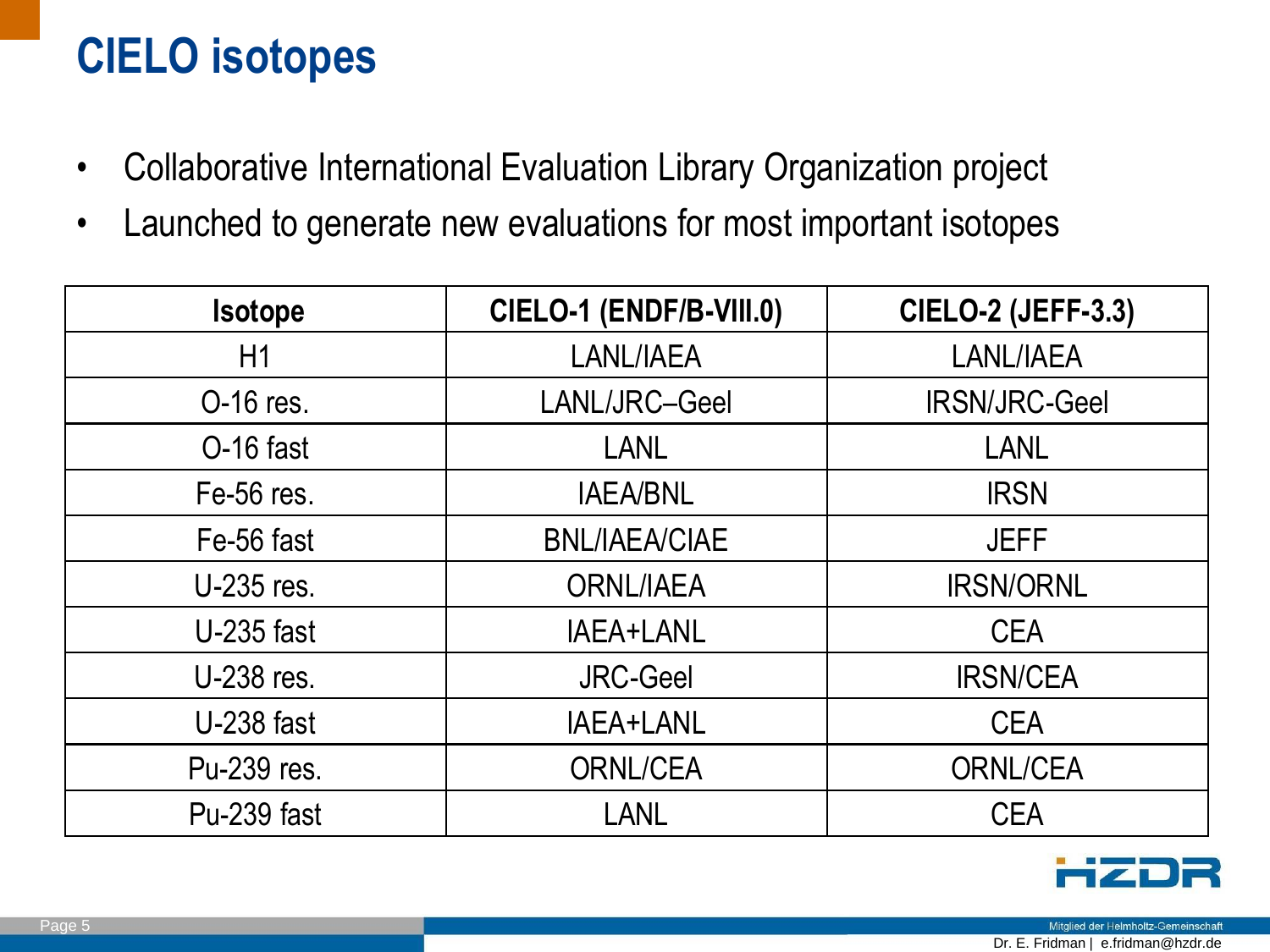#### **Results**



Mitglied der Helmholtz-Gemeinschaft Dr. E. Fridman | e.fridman@hzdr.de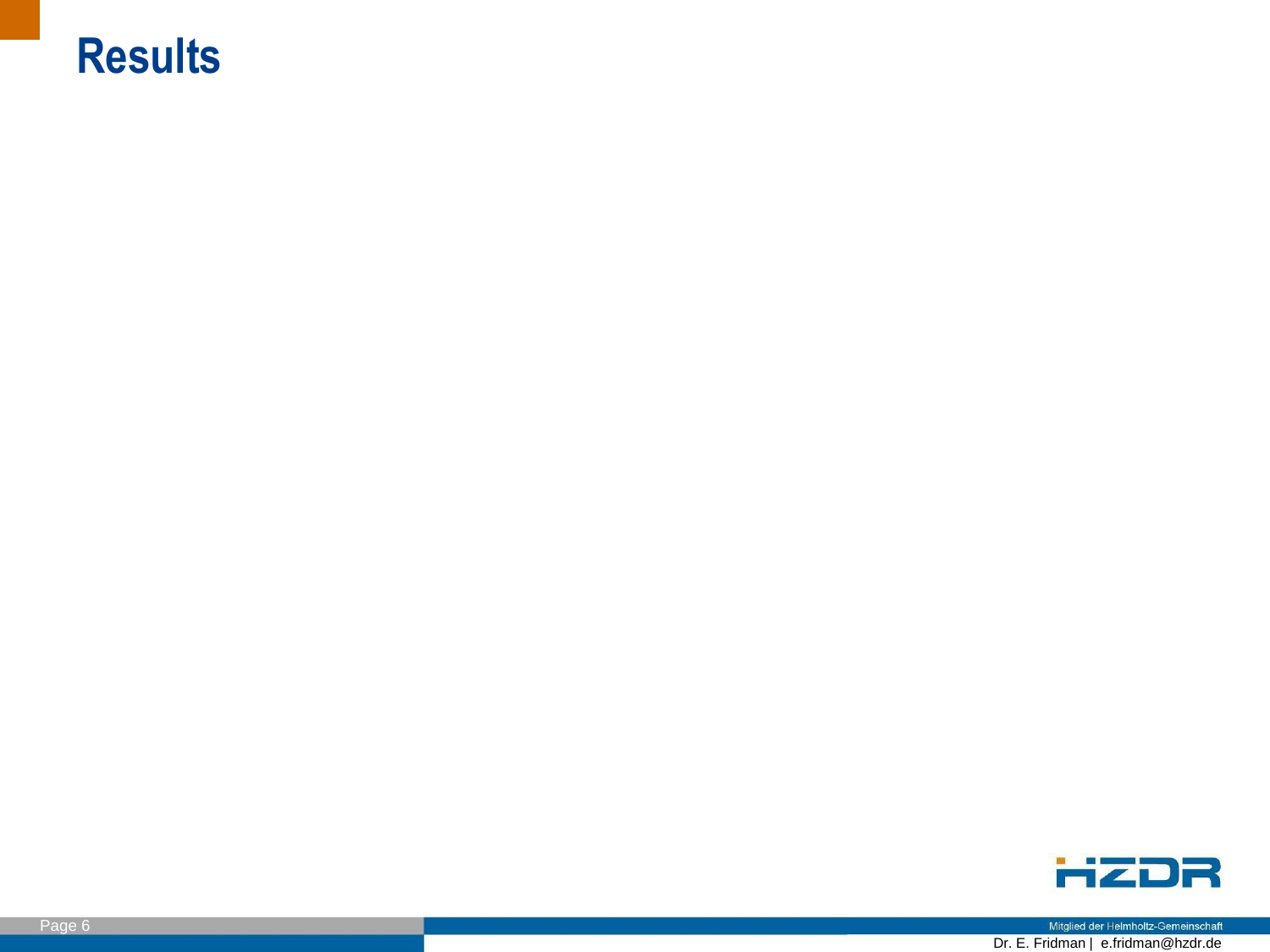#### **K-eff uncertainty due to the nuclear data**

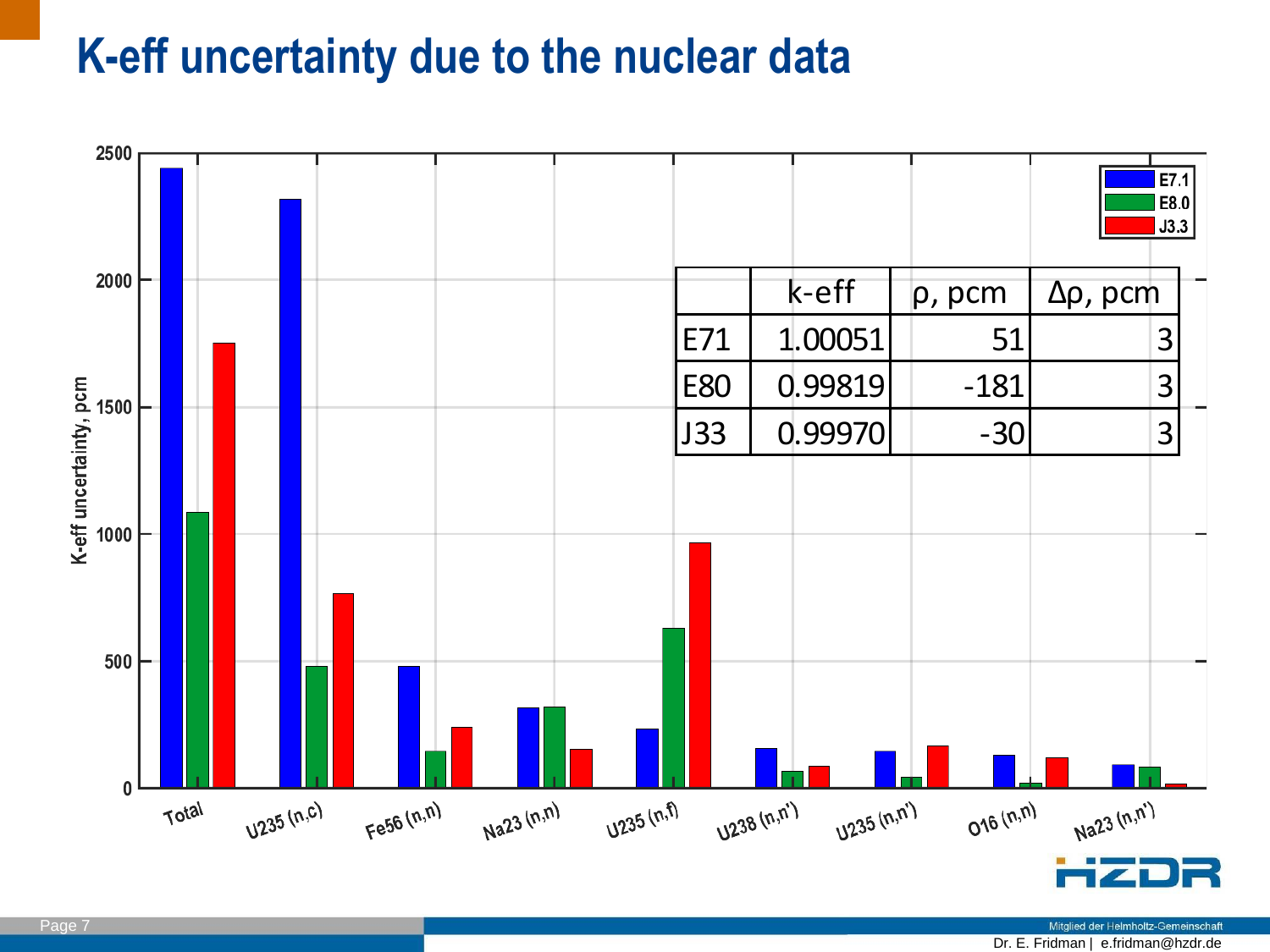### **K-eff sensitivity to U235 mt=102**

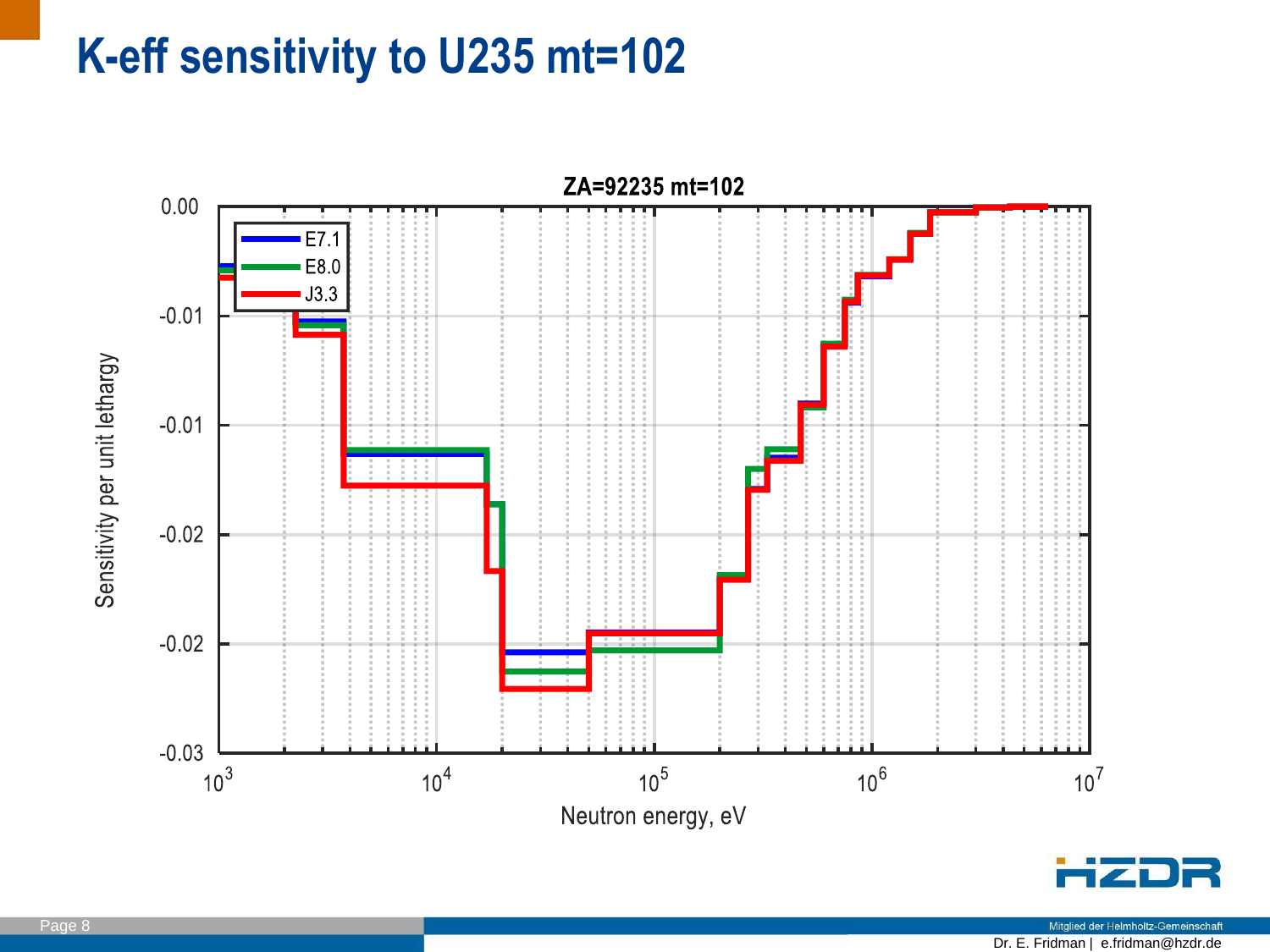# **Library uncertainty: U235 mt=102**



Mitglied der Helmholtz-Gemeinschaft Dr. E. Fridman | e.fridman@hzdr.de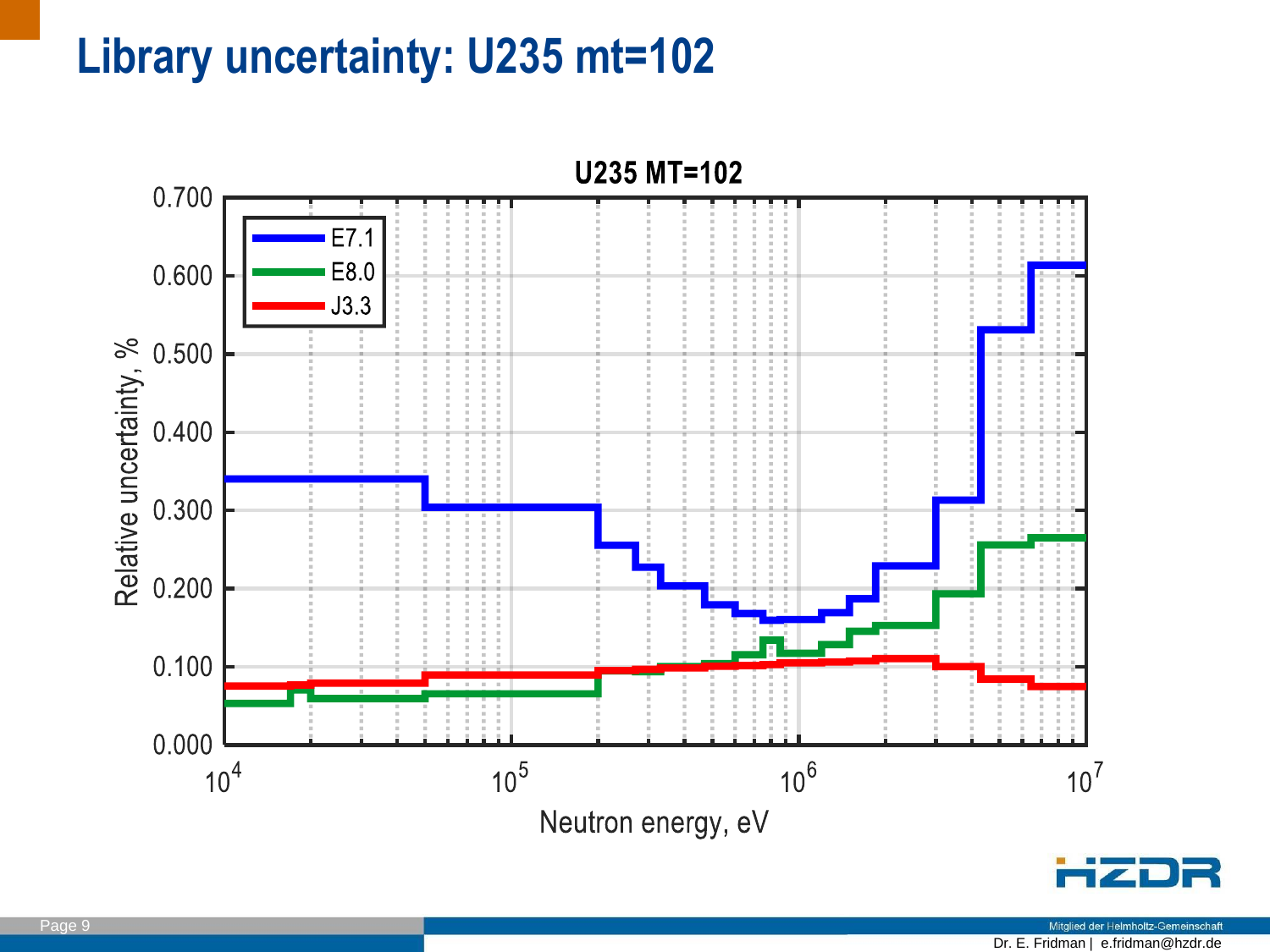### **K-eff sensitivity to U235 mt=18**

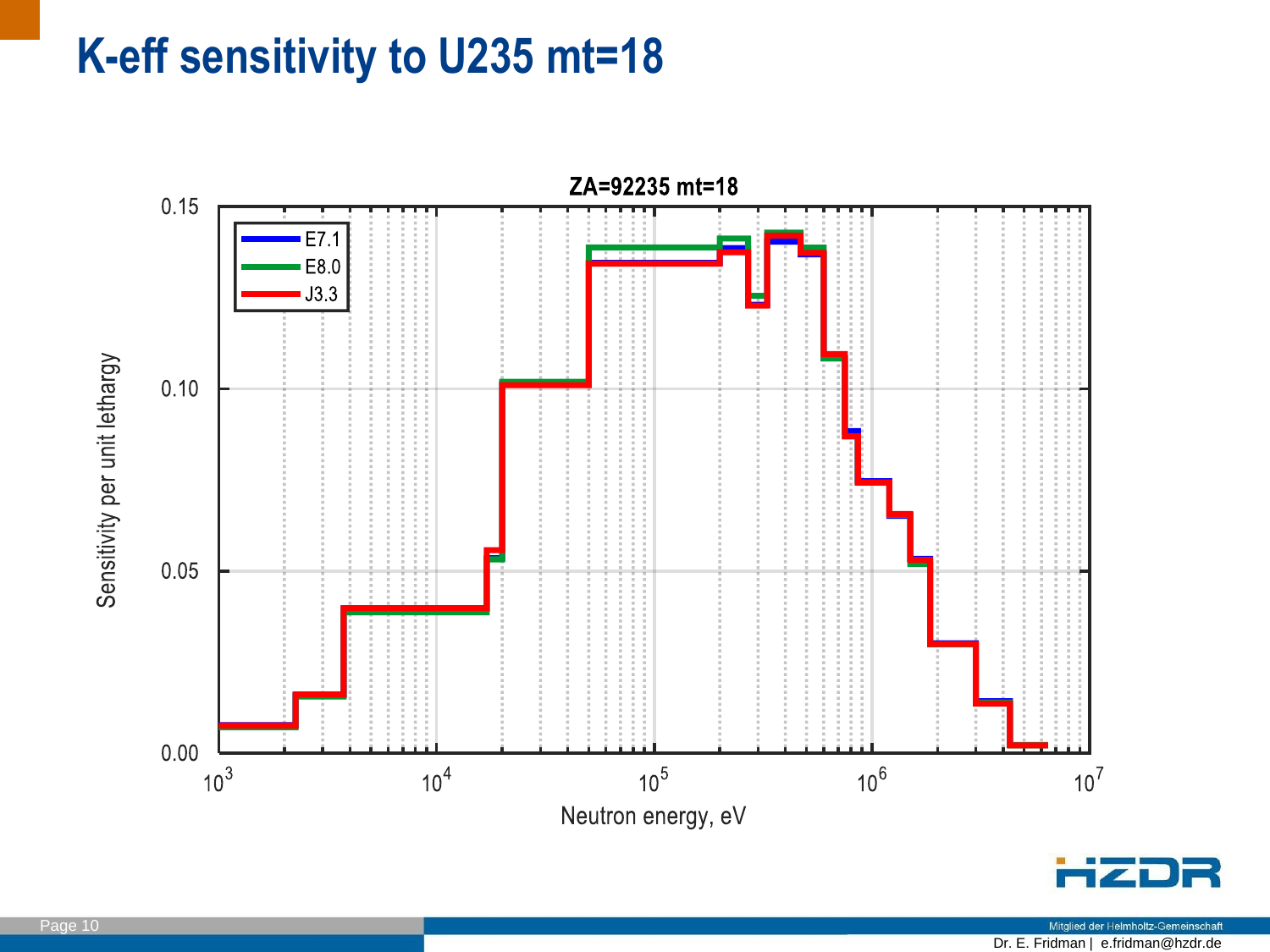# **Library uncertainty: U235 mt=18**

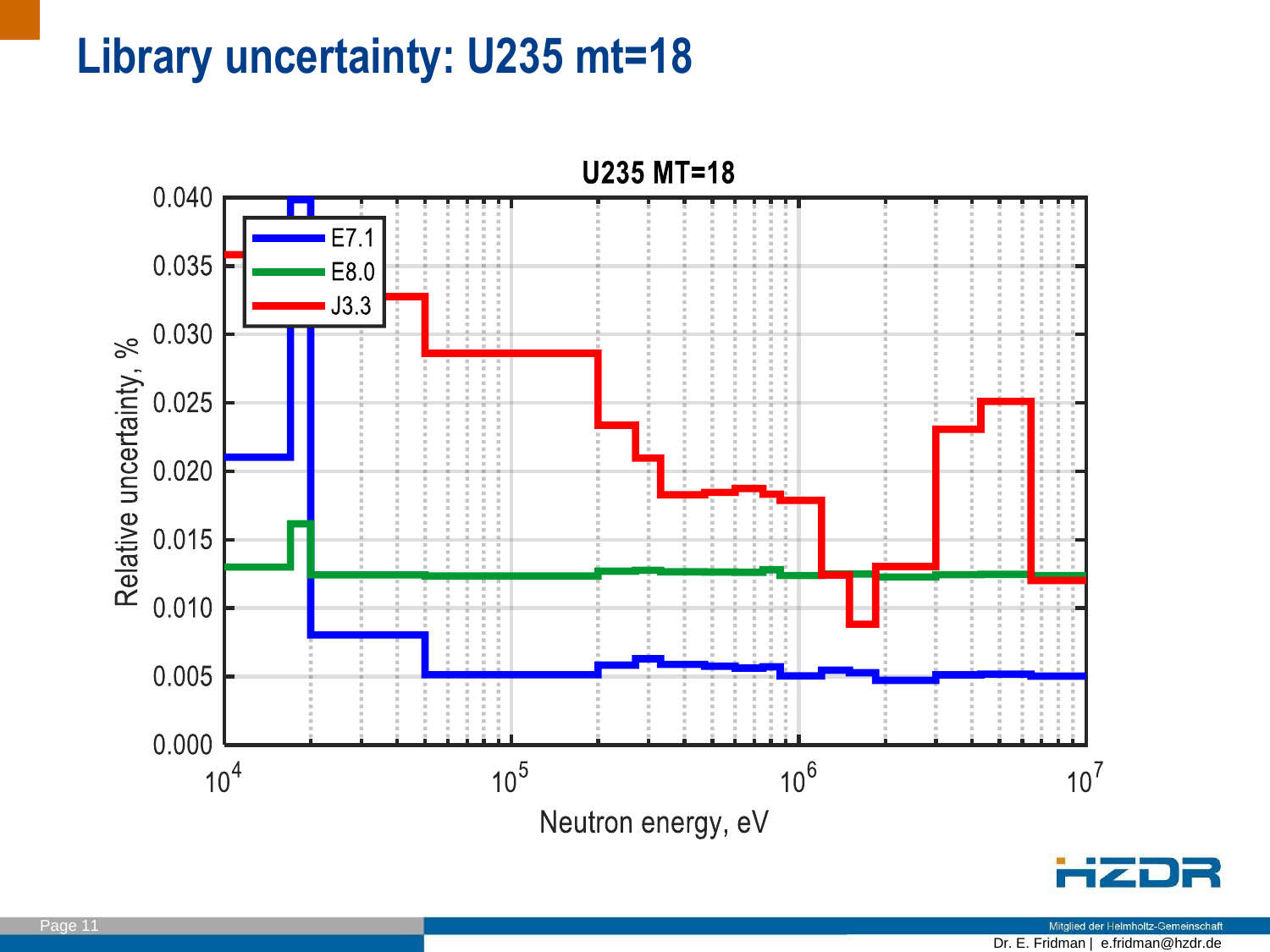#### **K-eff sensitivity to U238 mt=4**



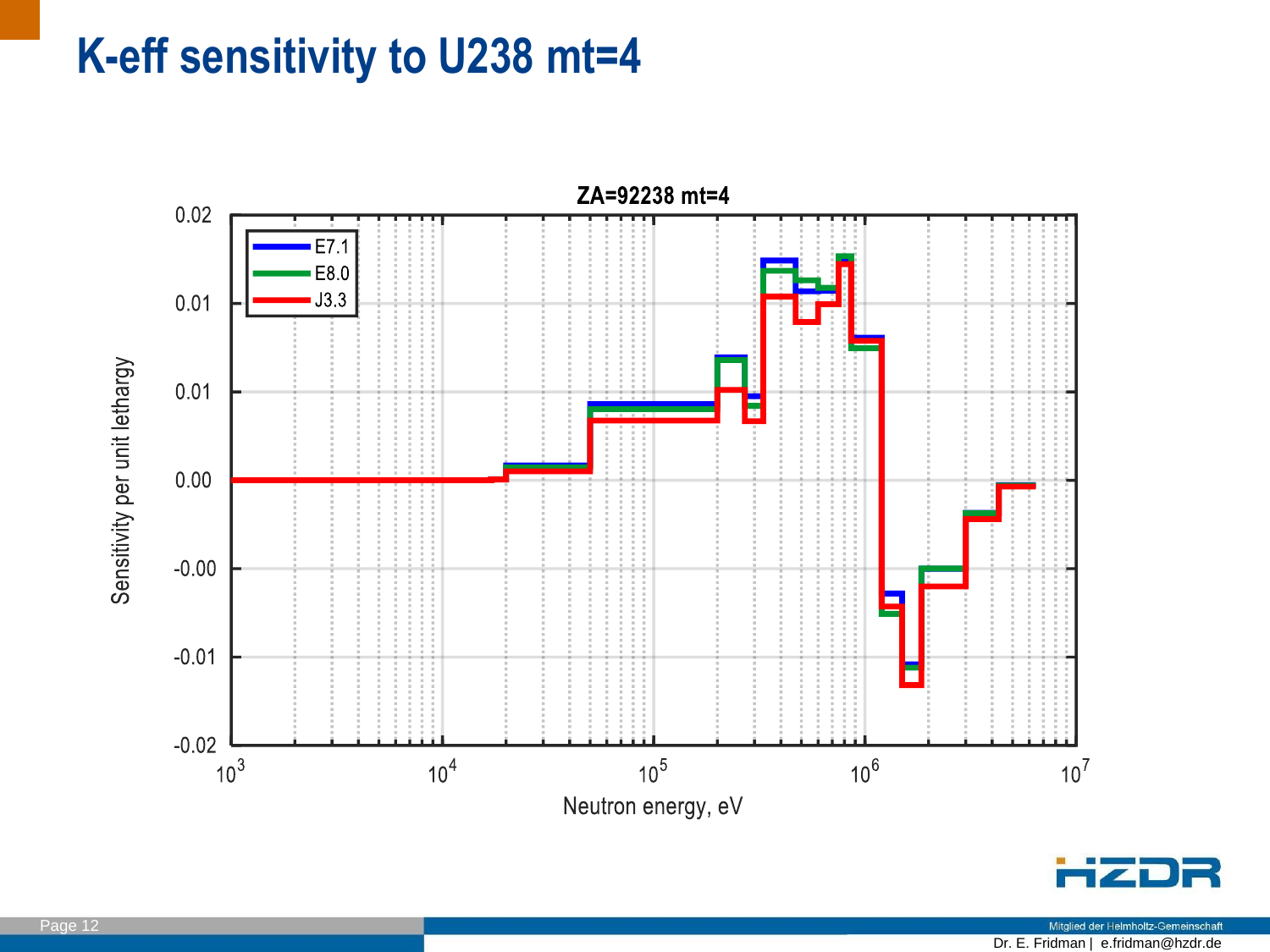# **Library uncertainty: U238 mt=4**